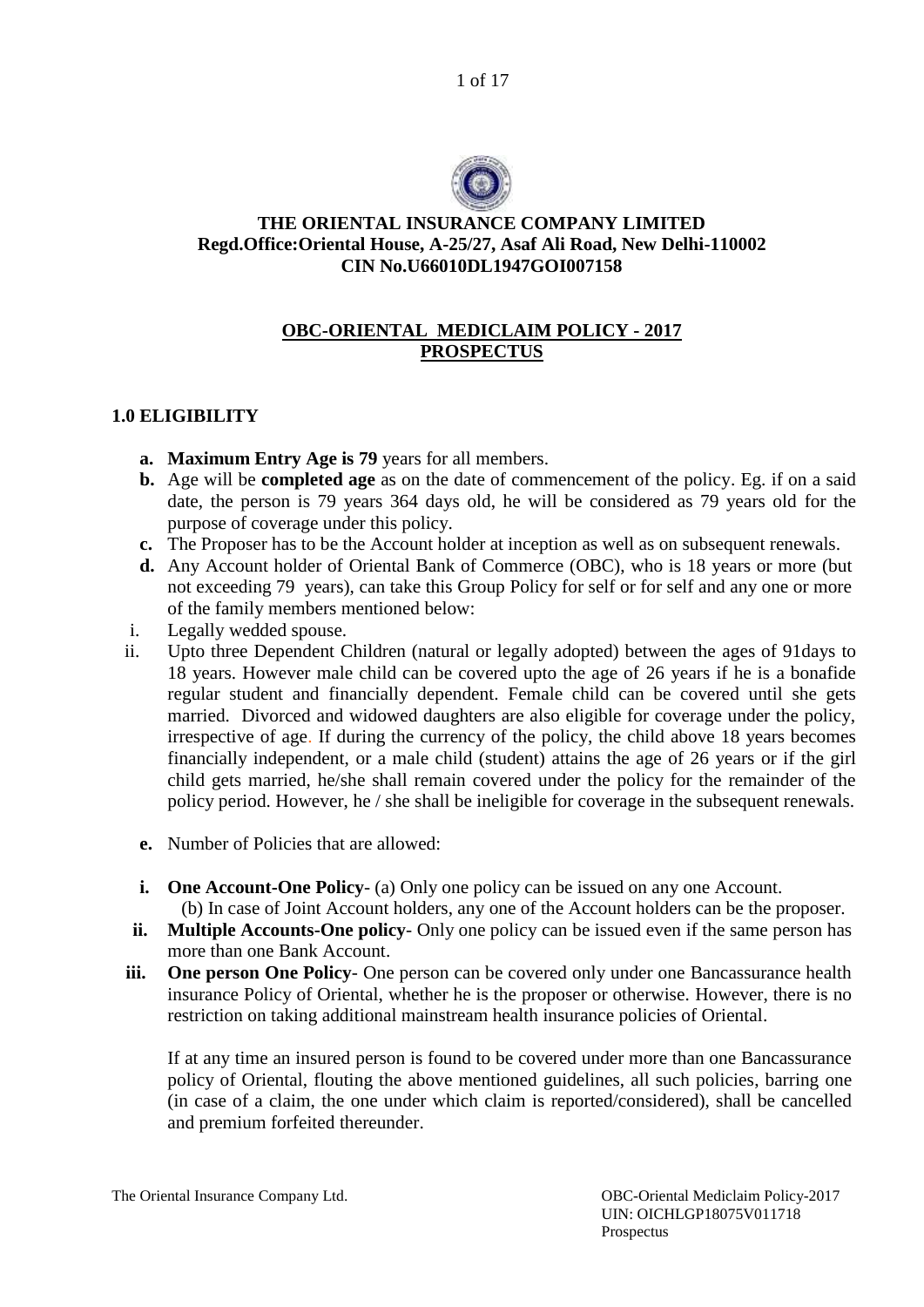# **1.1 SALIENT FEATURES**

- i. This policy can be taken either for the self alone or alongwith the family (as specified in 1.0d above) with Sum Insured on floater basis.
- ii. There are 10 Sum Insured slabs ranging from Rs.1lakhs to 10 lakhs, at an interval of 1lakh each.
- iii. Pre-existing Diseases are covered after three consecutive Policy periods.
- iv. Premium is charged based on the age of the proposer Account holder and the Sum Insured opted.
- v. No Pre-acceptance medical check-up is required. However, if the Proposal Form reveals adverse Medical History in respect of any proposed individual, such individual may be subject to pre-insurance Medical tests. In such cases, 50% of the cost shall be borne by the Company, if the proposal in respect of that individual is accepted by the Company.
- vi. **Daily Hospital Cash** only in respect of the proposer Account holder: Rs.200 per day of hospitalisation is payable, maximum compensation being Rs.1000 during the policy period, subject to hospitalisation claim being admissible under the policy.
- vii. **Organ donor expenses** when Insured Person is the Recipient: The policy covers In-patient Hospitalisation Medical expenses in respect of the organ donor provided that the organ donation is for the Insured Person and organ donation conforms to the Transplantation of Human Organs Act 1994(amended) and any other extant Act, Central / State Rules / regulations, as applicable, in respect of transplantation of human organs.
- viii. **Ambulance Charges:** The policy covers ambulance charges upto Rs.1000 during the policy period, subject to claim in respect of hospitalisation being admissible under the policy.
	- ix. **Funeral Expenses**: Lumpsum amount of Rs.1000 per insured person is payable in case of death of the insured person, subject to hospitalisation claim being admissible under the policy.
	- x. 116 **Day Care Procedures**
- xi. Term of the Policy is one year and is renewable lifelong.
- xii. **Cashless facility** is available in network hospitals
- xiii. **Grace Period** of 30 days for renewal of policy, subject to conditions
- xiv. **Free Look Period** of 15 days from the date of receipt of the policy documents.
- xv. Sub-limits shall apply on following procedures, as below

|     |                                   | Sub-limits in INR |              |                        |
|-----|-----------------------------------|-------------------|--------------|------------------------|
| Sl. | Procedure                         | $SI < 2$ lakhs    | SI 2-5 lakhs | $\vert$ SI $>$ 51 akhs |
| . . | Cataract                          | 19000             | 24000        | 30000                  |
| ۷.  | Total Knee Replacement excluding  | 90000             | 110000       | 150000                 |
|     | implant                           |                   |              |                        |
| J.  | Hip Replacement excluding implant | 90000             | 110000       | 150000                 |

Limits for 2&3 above are for unilateral procedures and additional 50% will be considered for bilateral procedures. Amount payable under the policy shall be the actuals (pre-negotiated rates in case of Network providers) or the above stated limits, whichever is lower.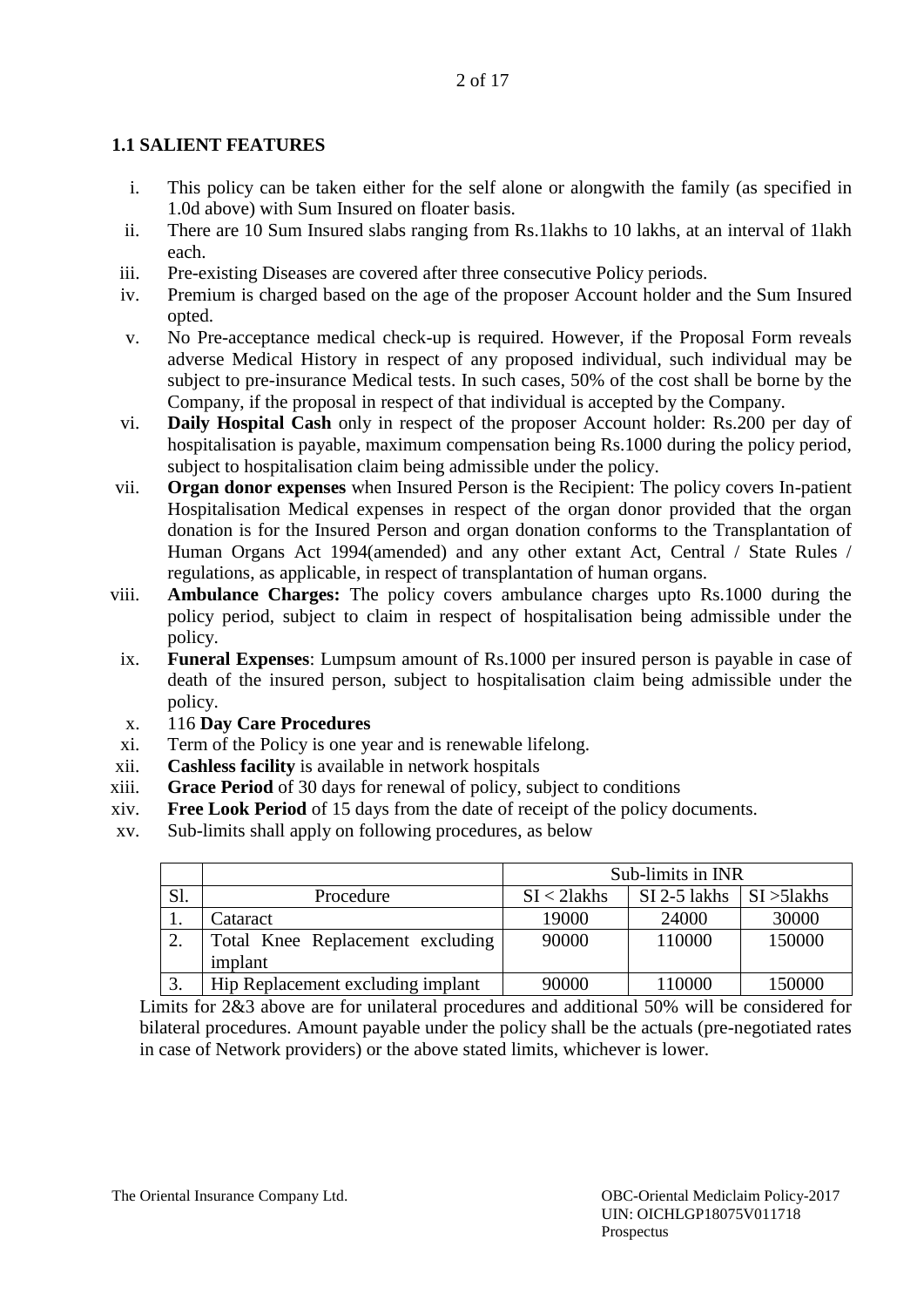## **2. COVERAGE**

The policy covers reasonable and customary charges in respect of Hospitalisation and / or Domiciliary Hospitalisation for Medically Necessary treatment only for illnesses / diseases contracted/suffered or injury sustained by the Insured Person(s) during the Policy period, upto the limit of Sum Insured, as detailed below:

| <b>A.</b>       |                                                                                        |                                                     |  |  |
|-----------------|----------------------------------------------------------------------------------------|-----------------------------------------------------|--|--|
| SI.             | <b>Limits</b><br><b>Expenses covered</b>                                               |                                                     |  |  |
| i.              | Room, Boarding and Nursing Expenses as provided                                        | 1 % of the Sum Insured per                          |  |  |
|                 | by the Hospital /Nursing Home.                                                         | day                                                 |  |  |
|                 |                                                                                        |                                                     |  |  |
| $\ddot{\rm ii}$ | Intensive Care Unit (ICU) Expenses as provided by                                      | 2% of the Sum Insured per                           |  |  |
|                 | the Hospital /Nursing Home.                                                            | day.                                                |  |  |
|                 | a. Number of days of stay under 'i' and 'ii' above should not exceed total number of   |                                                     |  |  |
|                 | days of stay in the Hospital. All related expenses (including iii and iv below) shall  |                                                     |  |  |
|                 | also be payable as per the entitled room category based on the Room Rent limit as      |                                                     |  |  |
|                 | mentioned above. This restriction shall not apply on medicines / pharmaceuticals and   |                                                     |  |  |
|                 | body implants.                                                                         |                                                     |  |  |
|                 | b. Any expense in excess of reasonable and customary charges as defined under 3.26,    |                                                     |  |  |
|                 | or in excess of negotiated prices (in case of network hospitals) shall be borne by the |                                                     |  |  |
|                 | insured.                                                                               |                                                     |  |  |
| iii             | Medical<br>Practitioner,<br>Surgeon,<br>Anaesthetist,                                  | As per the limits of the Sum                        |  |  |
|                 | <b>Consultants, Specialists Fees</b>                                                   | Insured.                                            |  |  |
| iv              | Anaesthesia, Blood, Oxygen, Operation Theatre                                          | As per the limits of Sum                            |  |  |
|                 | Charges, Surgical Appliances, Medicines & Drugs,                                       | Insured.                                            |  |  |
|                 | Material<br>and<br>Diagnostic<br>X-Ray,<br>Dialysis,                                   |                                                     |  |  |
|                 | Chemotherapy, Radiotherapy, Cost of Pacemaker,                                         |                                                     |  |  |
|                 | Artificial Limbs $\&$ and similar expenses.                                            |                                                     |  |  |
| $\mathbf{V}$    | Ambulance service charges                                                              | Reimbursement<br>upto                               |  |  |
|                 |                                                                                        | maximum Rs.1000 in any                              |  |  |
|                 |                                                                                        | Policy period, subject to                           |  |  |
|                 |                                                                                        | claim<br>being<br>admissible                        |  |  |
|                 |                                                                                        | hospitalisation<br>under<br>the                     |  |  |
|                 |                                                                                        | section of the policy                               |  |  |
| vi              | Daily Hospital Cash Allowance – only in respect of                                     | Rs.200<br>of<br>per<br>day                          |  |  |
|                 | the proposer Account holder.                                                           | hospitalisation,<br>maximum                         |  |  |
|                 |                                                                                        | compensation being Rs.1000                          |  |  |
|                 |                                                                                        | during the policy period,<br>subject to claim being |  |  |
|                 |                                                                                        | admissible<br>under<br>the                          |  |  |
|                 |                                                                                        | hospitalisation section of the                      |  |  |
|                 |                                                                                        | policy.                                             |  |  |
| vii             | <b>Funeral Expenses:</b>                                                               | Lumpsum<br>payment<br>of                            |  |  |
|                 |                                                                                        | Rs.1000 per Insured person                          |  |  |
|                 |                                                                                        | in case of death of the                             |  |  |
|                 |                                                                                        | insured person, subject to                          |  |  |
|                 |                                                                                        | claim<br>being<br>admissible                        |  |  |
|                 |                                                                                        | the hospitalisation<br>under                        |  |  |
|                 |                                                                                        | section of the policy                               |  |  |
| viii            | Pre and Post Hospitalisation expenses                                                  | Medical expenses incurred                           |  |  |
|                 |                                                                                        |                                                     |  |  |

The Oriental Insurance Company Ltd. OBC-Oriental Mediclaim Policy-2017 UIN: OICHLGP18075V011718 Prospectus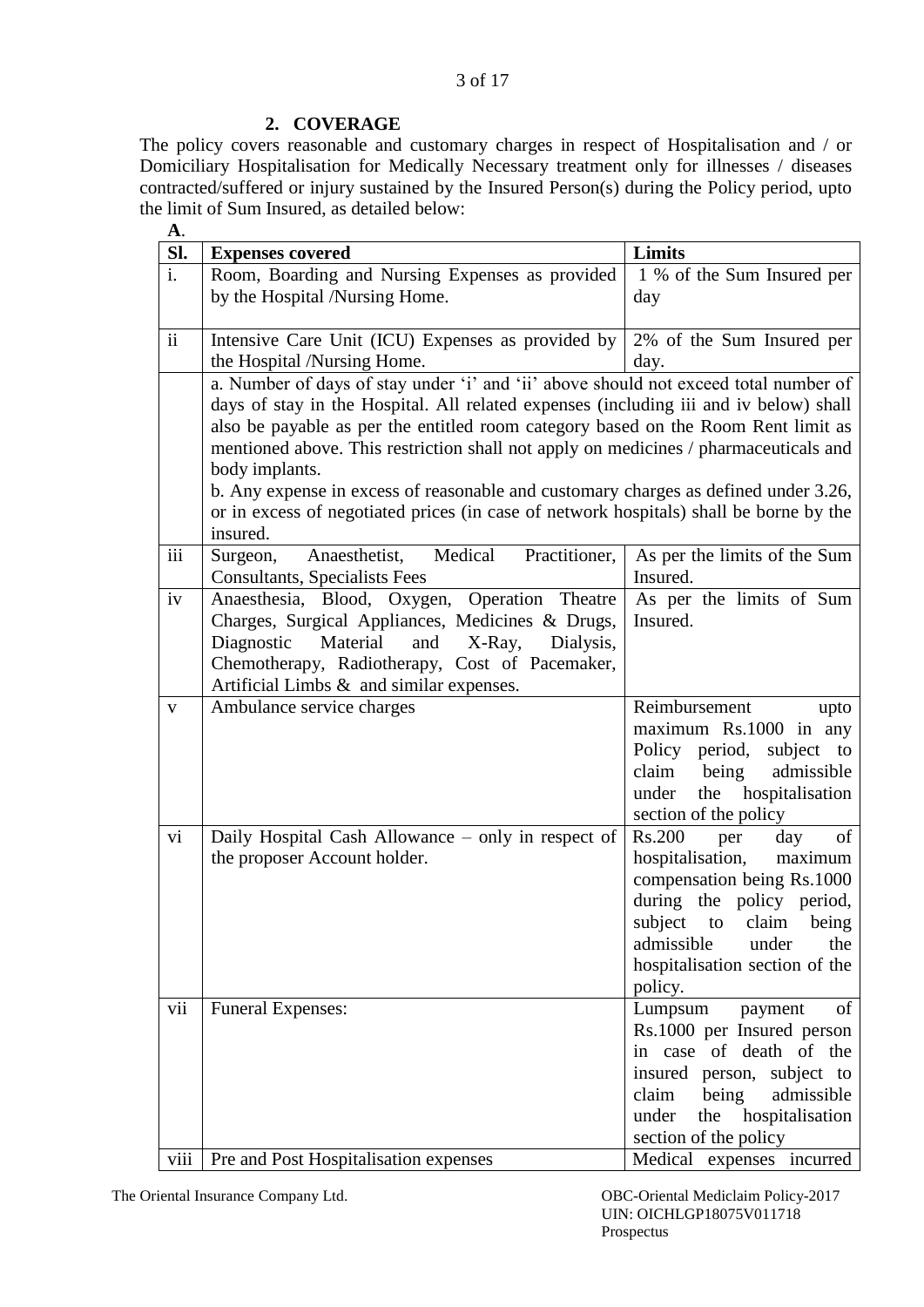| 4 of 17 |
|---------|

|    |                                                                               | 30 days<br>prior<br>to      |
|----|-------------------------------------------------------------------------------|-----------------------------|
|    |                                                                               | Hospitalisation and upto 60 |
|    |                                                                               | days Post Hospitalisation.  |
| В. | DOMICILIARY HOSPITALISATION BENEFITS                                          |                             |
|    | Medical Practitioner, Consultants, 10% of Sum<br>Surgeon,                     | Insured,                    |
|    | Blood, Oxygen, Surgical   Maximum Rs.25000/- during<br>Specialists Fees,      |                             |
|    | Appliances, Medicines & Drugs, Diagnostic Material $\vert$ the Policy period. |                             |
|    | and Dialysis, Chemotherapy, Nursing expenses.                                 |                             |

Domiciliary Hospitalisation benefit shall, however, not cover expenses in any of the following cases

- a) if the treatment lasts for a period of three days or less
- b) incurred on Pre and Post Hospitalisation treatment
- c) incurred on treatment of any of the following diseases :
	- i. Asthma
	- ii. Bronchitis
	- iii. Chronic Nephritis and Nephritic Syndrome
	- iv. Diarrhoea and all types of Dysenteries including Gastro-enteritis
	- v. Diabetes Mellitus and Insipidus
	- vi. Epilepsy
	- vii. Hypertension
	- viii. Influenza, Cough and Cold
	- ix. All Psychiatric or Psychosomatic Disorders
	- x. Pyrexia of unknown origin for less than 10 days
	- xi. Tonsillitis and Upper Respiratory Tract infection including Laryngitis and **Pharyngitis**
	- xii. Arthritis, Gout and Rheumatism.
- **Note:** (i) Liability of the Company under Domiciliary Hospitalisation Benefit is limited as stated in 2B.
	- (ii) Maximum liability of the Company under the policy is the Sum Insured as stated in the schedule.
- **C**. Relaxation to 24 hours minimum duration of hospitalisation is allowed in Specified Day Care procedures / Surgeries where such treatment is taken by an Insured Person in a Hospital / Day Care Centre (but not the Out-Patient department of a hospital), Or any other Day Care Treatment as mentioned in clause 3.10 and for which prior approval from Company / TPA is obtained in writing.
- **D.** In case of Ayurvedic, Yoga & Naturopathy, Unani, Siddha and Homeopathic treatment, Hospitalisation expenses are admissible only when the treatment is taken as an In-patient, as defined in 3.11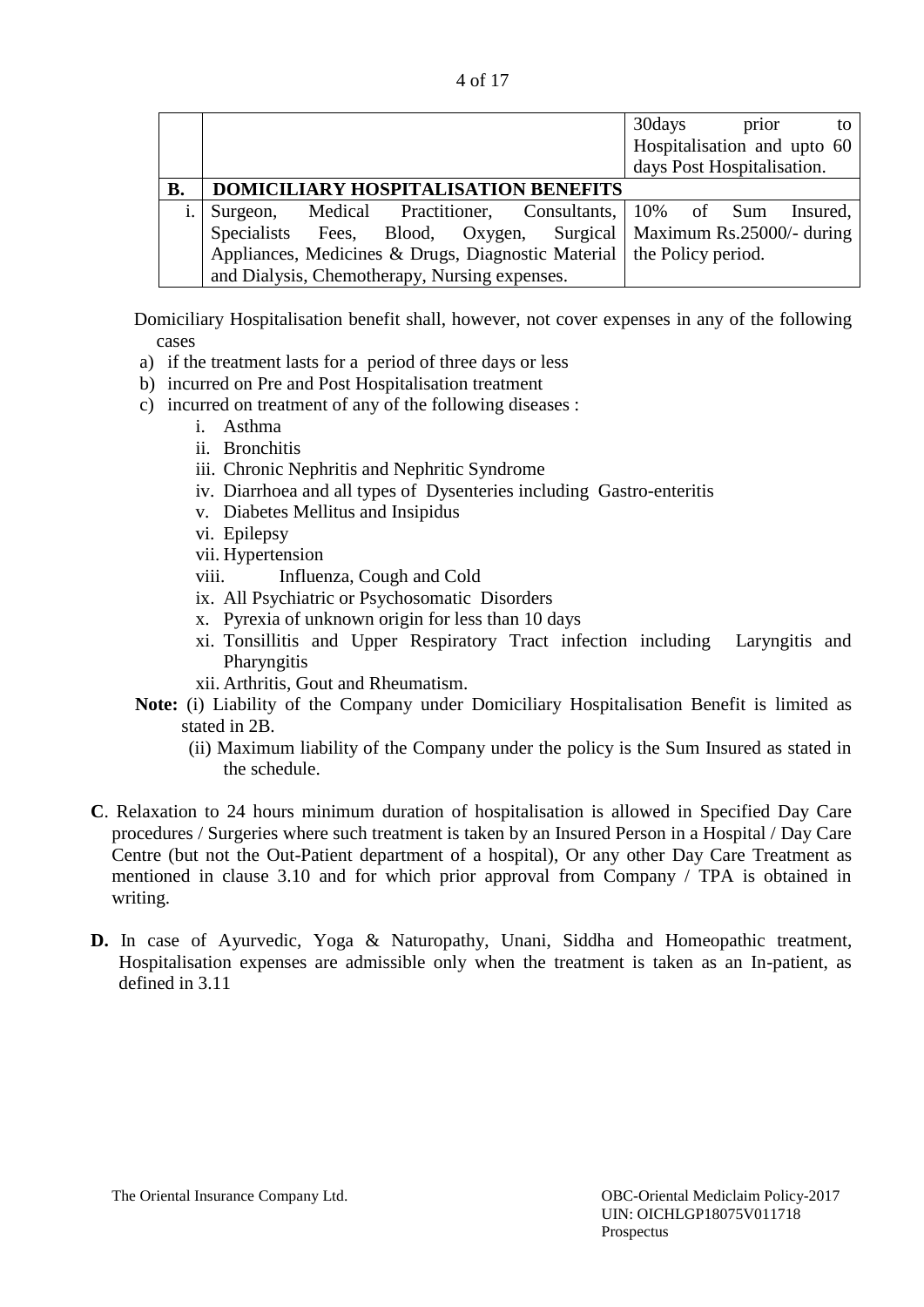# **DEFINITIONS:**

- **3.1. Accident**: is a sudden, unforeseen and involuntary event caused by external, visible and violent means.
- **3.2. Alternative Treatments: a**re forms of treatments other than 'Allopathy', or 'modern Medicine and include Ayurveda, Yoga and Naturopathy, Unani, Siddha, and Homeopathy in the Indian context.
- **3.3. Ambulance Services:** means ambulance service charges reasonably and necessarily incurred in shifting the insured person from residence to hospital for admission in emergency ward / ICU or from one Hospital / Nursing Home to another Hospital / Nursing Home, by registered ambulance only. The ambulance service charges are payable only if the hospitalisation expenses are admissible under the policy.
- **3.4. AYUSH:** AYUSH treatment refers to the Medical and/or hospitalisation treatments given under Ayurveda, Yoga and Naturopathy, Unani, Siddha, and Homeopathy systems.
- **3.5. Bancassurance:** means an arrangement entered into by the Company, with one or more Banks, for selling, inter-alia, health insurance policies.
- **3.6. Cashless Facility:** means a facility extended by the insurer or TPA on behalf of the Insurer to the insured, where the payments for the costs of the treatment undergone by the insured in accordance with the policy terms and conditions, are directly made to the network provider by the insurer to the extent of pre- authorization is approved.
- **3.7**. **Daily Hospital Cash Allowance**: When an insured account holder is hospitalized and a claim is admitted under the Policy, then the Company shall pay a Daily Hospital Cash Allowance as specified under 2A(vi) above.
- **3.8. DOMICILIARY HOSPITALISATION BENEFIT**: means medical treatment for a period exceeding three days for such disease/injury which in the normal course would require care and treatment at a hospital but is actually taken while confined at home under any of the following circumstances:
	- i the medical condition of the patient is such that he/she is not in a position to be moved to a hospital, or
	- ii the patient takes treatment at home on account of non availability of room in a hospital.
- **3.9. Day Care Centre**: means any institution established for day care treatment of illness and /or injuries OR a medical set -up within a hospital and which has been registered with the local authorities, wherever applicable, and is under the supervision of a registered and qualified medical practitioner AND must comply with all minimum criteria as under:
	- a. has qualified nursing staff under its employment,
	- b. has qualified medical practitioner (s) in charge,
	- c. has a fully equipped operation theatre of its own, where surgical procedures are carried out
	- d. maintains daily records of patients and will make these accessible to the Insurance company's authorized personnel.

**3.10. Day Care Treatment**: refers to medical treatment, and/or surgical procedure which is:

The Oriental Insurance Company Ltd. 0BC-Oriental Mediclaim Policy-2017 UIN: OICHLGP18075V011718 Prospectus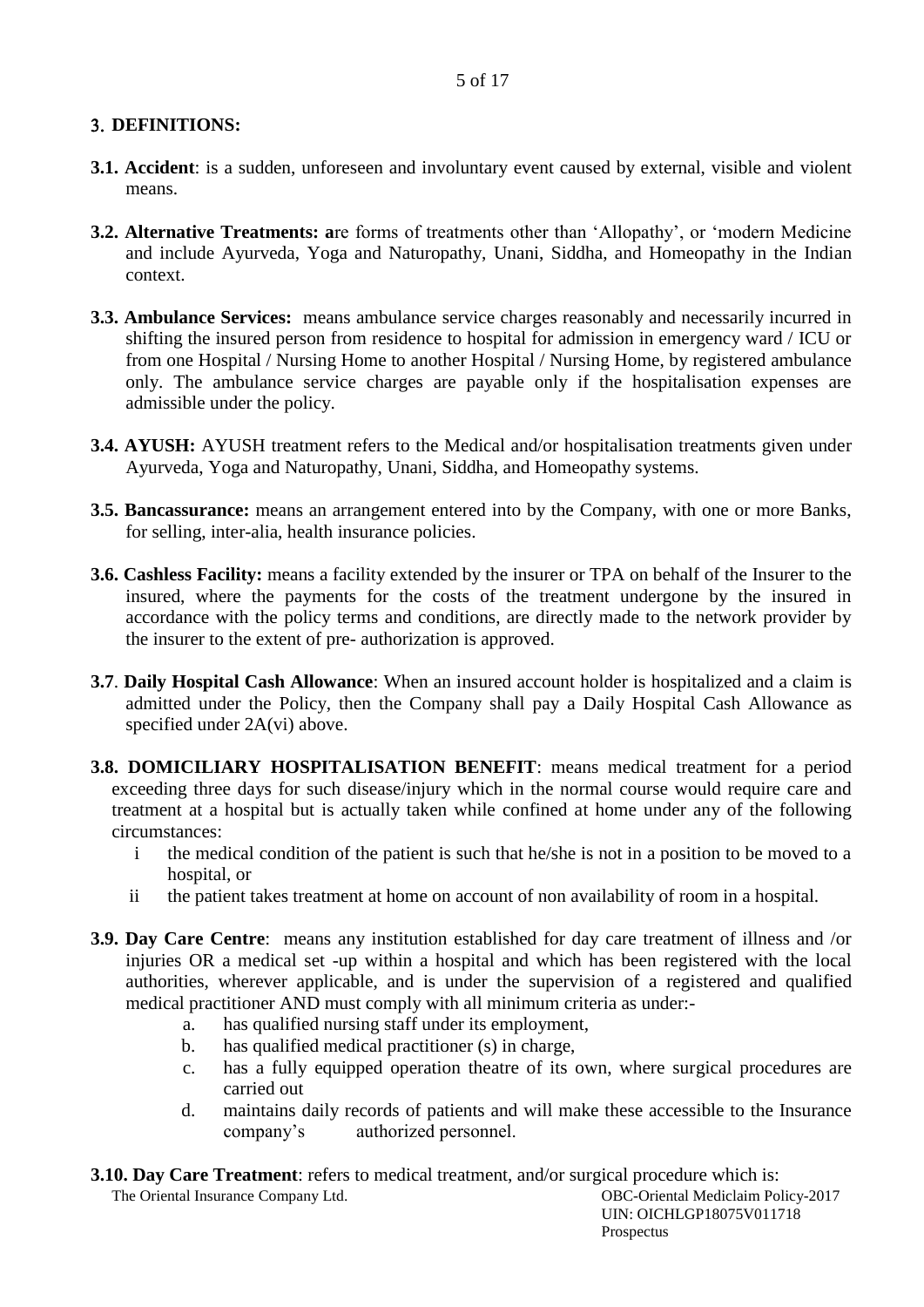- a. undertaken under General or Local anaesthesia in a hospital/day care centre in less than 24 hours because of technological advancement, and
- b. which would have otherwise required a hospitalization of more than 24 hours.

Procedures / treatments done in Out Patient Department are not payable under the policy even if converted to day care surgery / procedure or as in patient in the hospital for more than 24 hours.

- **3.11.Hospital/Nursing Home:** means any institution established for in- patient care and day care treatment of illness and / or injuries and which has been registered as a hospital with the local authorities under the Clinical Establishments (Registration and Regulation) Act, 2010 or under the enactments specified under the Schedule of Section 56(1) of the said Act OR complies with all minimum criteria as under:
	- a. has qualified nursing staff under its employment round the clock;
	- b.has at least 10 inpatient beds, in towns having a population of less than 10,00,000 and 15 inpatient beds in all other places;
	- c.has qualified medical practitioner (s) in charge round the clock;
	- d. has a fully equipped operation theatre of its own where surgical procedures are carried out
	- e. maintains daily records of patients and makes these accessible to the Insurance company's authorized personnel.

In case of AYUSH treatment, if the treatment is taken in a Government hospital or in any institute recognised by Govt. and/or accredited by Quality Council of India of National Accreditation Board on Health OR in :

- i. Teaching hospitals of AYUSH colleges recognised by Central Council of Indian medicine (CCIM) and Central Council of Homeopathy (CCH)
- ii. AYUSH hospitals having registration with Government authority under appropriate Act in the State / UT and complies with the following as minimum criteria
	- a. has at least 15 inpatient beds
	- b. has minimum 5 qualified and registered AYUSH doctors
	- c. has qualified paramedical staff under its employment round the clock.
	- d. has dedicated AYUSH therapy sections
	- e. maintains daily records of patients and makes these accessible to the Insurance company's authorized personnel.
- **3.12. Hospitalisation:** means admission in a Hospital for a minimum period of twenty four (24) inpatient care consecutive hours except for specified procedures/treatments, where such admission could be for a period of less than 24 consecutive hours.
- **3.13. I.D.Card:** means the card issued to the Insured Person by the TPA to avail Cashless facility in the Network Hospital.
- **3.14. Illness:** means a sickness or a disease or pathological condition leading to the impairment of normal physiological function which manifests itself during the policy period and requires medical treatment.
	- a. Acute condition is a disease, illness or injury that is likely to respond quickly to treatment which aims to return the person to his or her state of health immediately before suffering the disease/ illness/ injury which leads to full recovery.
	- b. Chronic condition is a disease, illness, or injury that has one or more of the following characteristics:

The Oriental Insurance Company Ltd. COBC-Oriental Mediclaim Policy-2017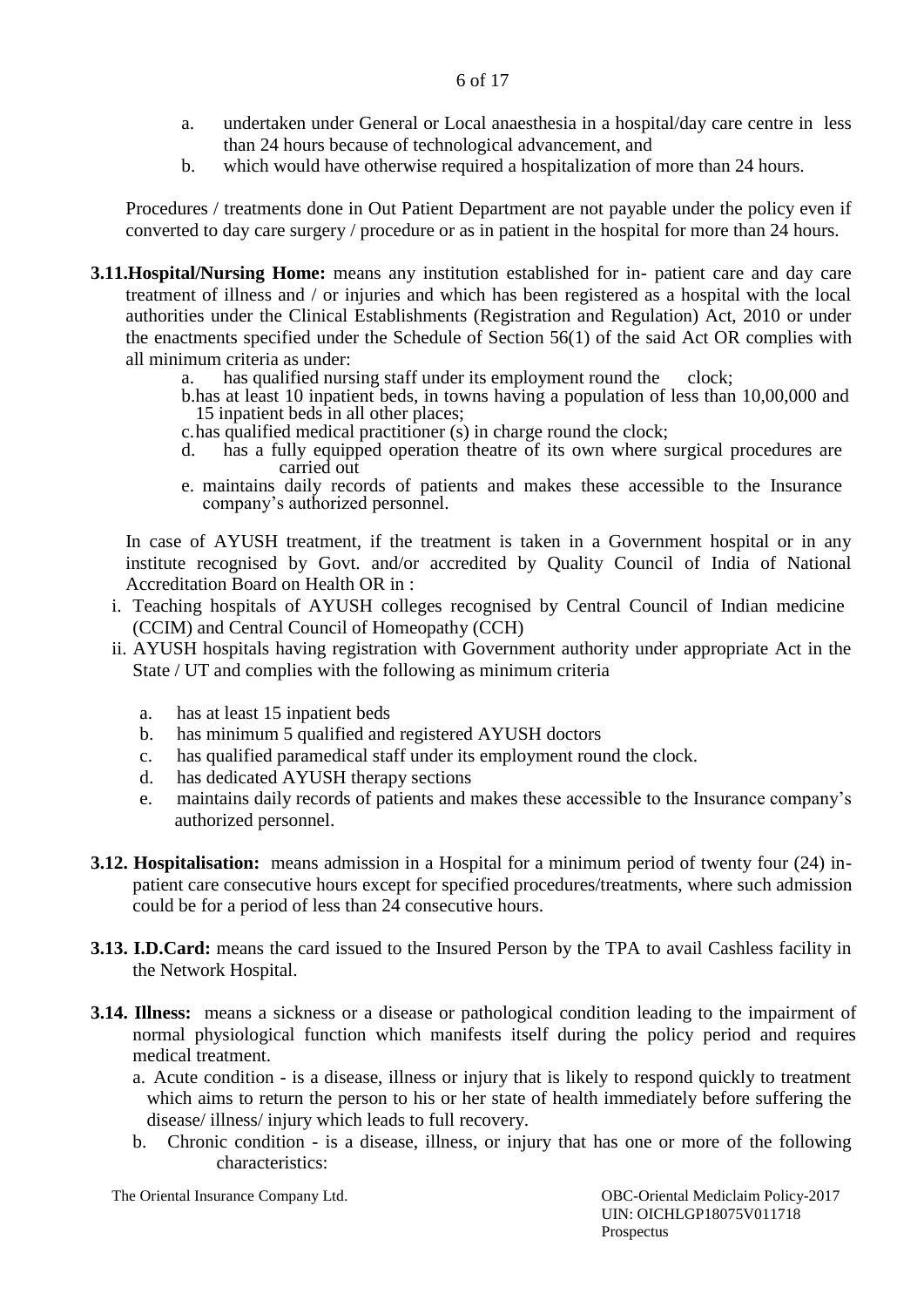- i. it needs ongoing or long-term monitoring through consultations, examinations, check-ups, and /or tests
- ii. it needs ongoing or long-term control or relief of symptoms
- iii. it requires rehabilitation or to be specially trained to cope with it
- iv. it continues indefinitely
- v. it comes back or is likely to come back.
- **3.15. Injury:** means accidental physical bodily harm excluding illness or disease solely and directly caused by external, violent and visible and evident means which is verified and certified by a Medical Practitioner.
- **3.16. Insured Person**: Means Person(s) named as Insured Person(s) on the schedule of the Policy.
- **3.17. Maternity Expenses**: shall include (a) Medical treatment expenses traceable to childbirth (including complicated deliveries and caesarean sections) incurred during hospitalisation (b) expenses towards lawful medical termination of pregnancy during the policy period.
- **3.18. Medical Advice**: means any consultation or advice from a Medical Practitioner including the issue of any prescription or follow-up prescription.
- **3.19. Medical Expenses:** means those expenses that an Insured Person has necessarily and actually incurred for medical treatment on account of illness or Accident on the advice of a Medical Practitioner, as long as these are no more than would have been payable if the Insured Person had not been insured and no more than other hospitals or doctors in the same locality would have charged for the same medical treatment.
- **3.20. Medically Necessary Treatment**: Medically necessary treatment means any treatment, tests, medication, or stay in hospital or part of a stay in hospital which:
	- a. is required for the medical management of the illness or injury suffered by the insured;
	- b. must not exceed the level of care necessary to provide safe, adequate and appropriate medical care in scope, duration, or intensity;
	- c. must have been prescribed by a medical practitioner;
		- d. must conform to the professional standards widely accepted in international medical practice or by the medical community in India.
- **3.21. Medical Practitioner:** means a person who holds a valid registration from the

Medical Council of any state or Medical Council of India or Council for Indian Medicine or for Homeopathy set up by the Government of India or a State Government and is thereby entitled to practice medicine within its jurisdiction; and is acting within the scope and jurisdiction of license.

- **3.22. Network Provider:** means hospital or health care provider enlisted by an insurer, TPA or jointly by an insurer and TPA to provide medical services to an insured either on payment or by a cashless facility.
- **3.23. Pre-Hospitalisation Expenses:** means medical expenses incurred during the period upto 30 days prior to the date of admission in the hospital provided that:

The Oriental Insurance Company Ltd. 0BC-Oriental Mediclaim Policy-2017 UIN: OICHLGP18075V011718 Prospectus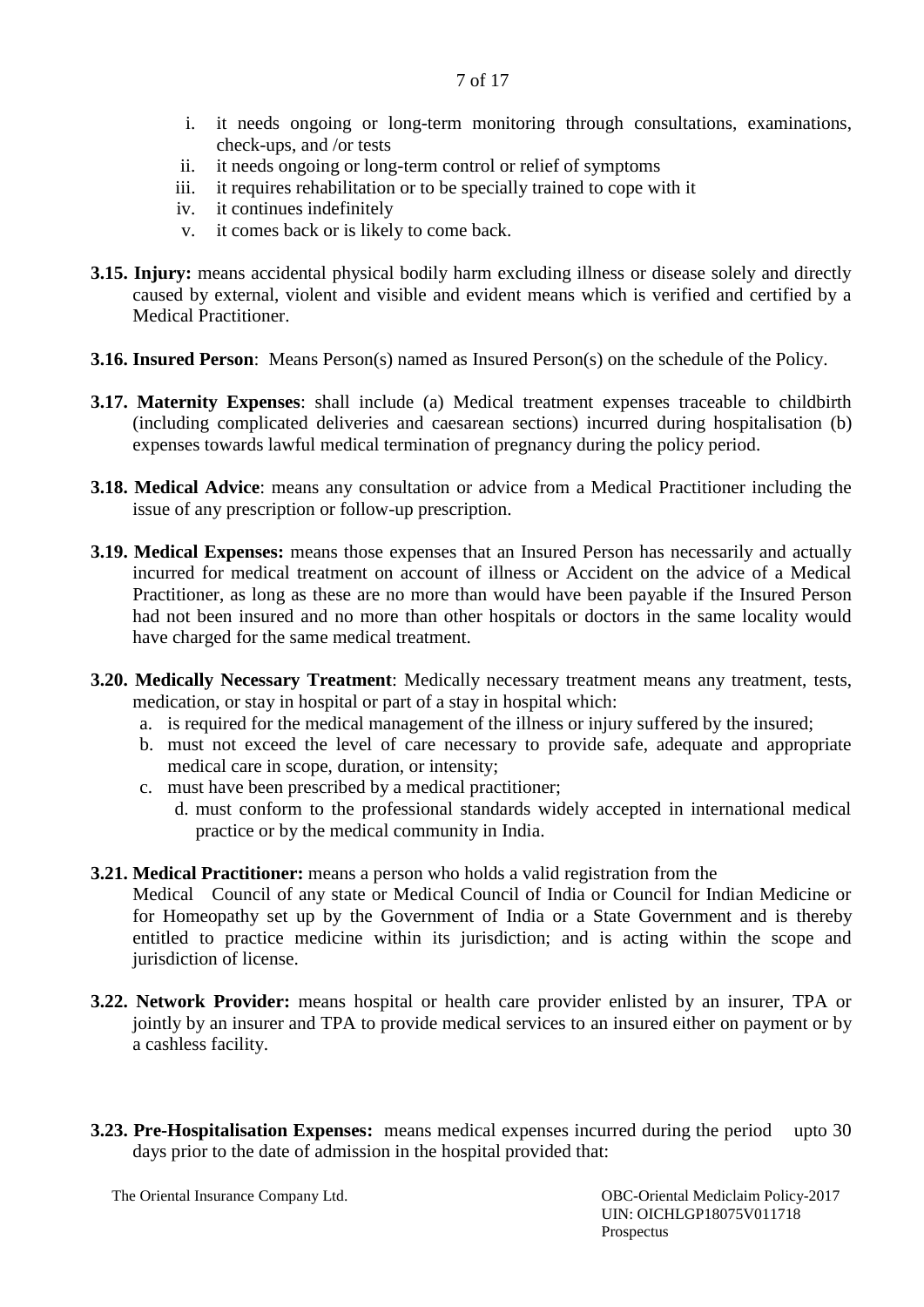- a. Such Medical Expenses are incurred for the same condition for which the Insured Person's Hospitalisation was required, and
- b. The In-patient Hospitalization claim for such Hospitalization is admissible by the Insurance Company.
- **3.24. Post-Hospitalisation Expenses**: means medical expenses incurred for a period upto 60 days from the date of discharge from the hospital, provided that:
	- a. Such Medical Expenses are incurred for the same condition for which the Insured Person's Hospitalisation was required, and
	- b. The In-patient Hospitalization claim for such Hospitalization is admissible by the Insurance Company.
- **3.25. Pre Existing Disease:** means any condition, ailment or injury or related condition(s) for which the Insured Person(s) had signs or symptoms, and / or was diagnosed, and / or received medical advice / treatment within 48 months prior to the first policy issued by the insurer
- **3.26. Reasonable and Customary Charges:** means the charges for services or supplies, which are the standard charges for the specific provider and consistent with the prevailing charges in the geographical area for identical or similar services, taking into account the nature of the illness / injury involved.
- **3.27. Renewal:** Renewal defines the terms on which the contract of insurance can be renewed on mutual consent with a provision of grace period for treating the renewal continuous for the purpose of all waiting periods.
- **3.28. Third Party Administrator (TPA):** means any person who is licensed under the IRDAI (Third Party Administrators – Health Service) Regulations, 2016, notified by the Authority, and is engaged, for a fee or remuneration by an insurance company, for the purposes of providing health services as defined in those regulations.
- **3.29. Qualified Nurse:** means a person who holds a valid registration from the Nursing Council of India or the Nursing Council of any state in India.
- **3.30. Unproven/Experimental Treatment:** Treatment including drug experimental therapy which is not based on established medical practice in India.
- **4. GENERAL EXCLUSIONS:** The Company shall not be liable to make any payment under this Policy in respect of any expense whatsoever incurred by any Insured Person in connection with or in respect of:
- **4.1** All Pre-existing Diseases (whether treated / untreated, declared or not declared in the Proposal Form), are excluded upto 36 months of the Policy being in force and shall be covered only after the Policy has been continuously in force for 36 months.

For the purpose of applying this condition, the date of inception of the first OBC-Oriental Mediclaim Policy shall be considered, provided the Renewals have been continuous and without any break in the policy period.

This exclusion shall also apply to any complication(s) arising from Pre existing Diseases. Such complications will be considered as part of the Pre existing health condition or Disease.

The Oriental Insurance Company Ltd. 0BC-Oriental Mediclaim Policy-2017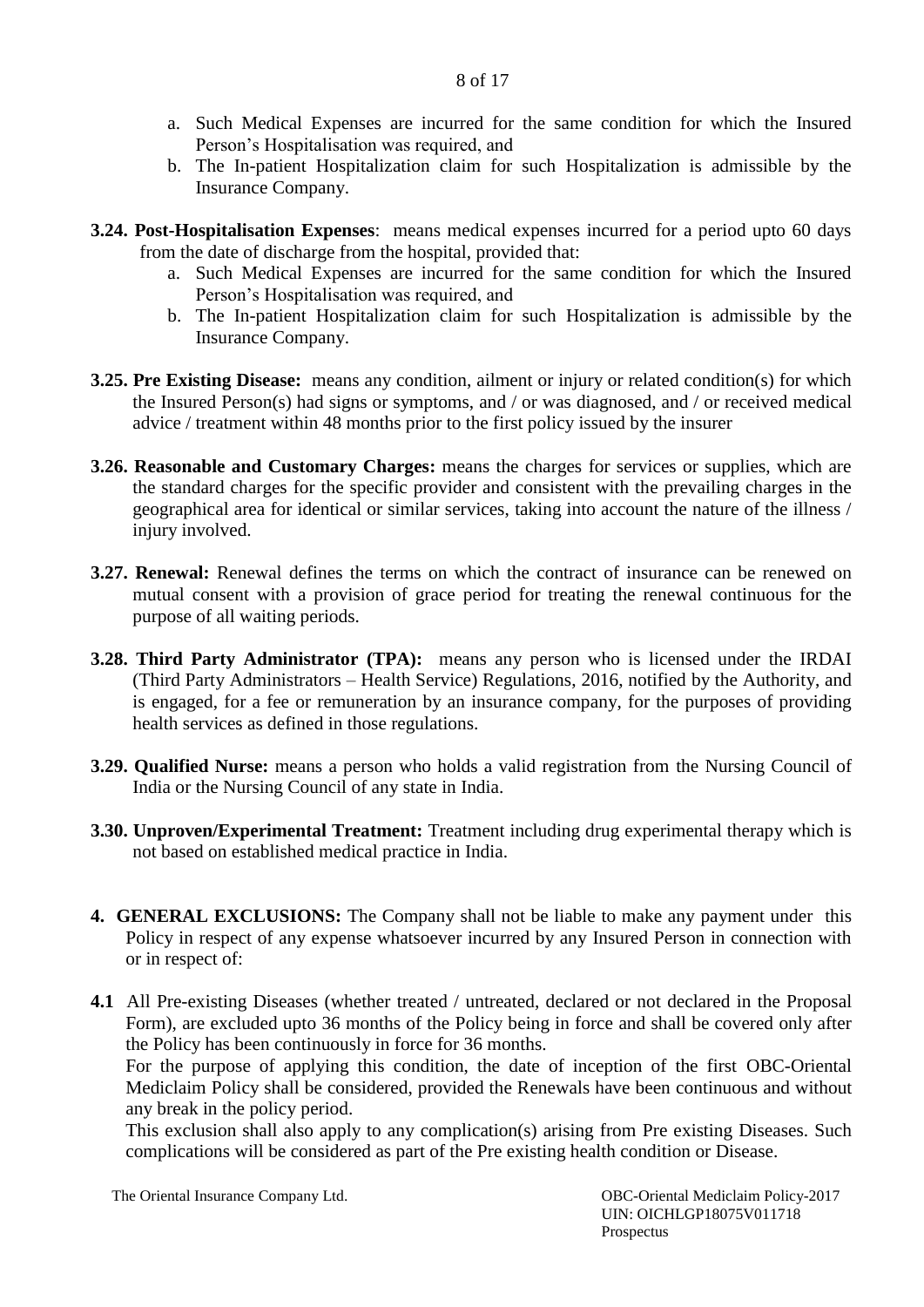4.2 The expenses on treatment of following ailments / diseases / surgeries, if contracted and / or manifested after inception of first Policy are not payable during the waiting period specified below.

| Sl.                     | <b>Ailment / Disease / Surgery</b>                                   | <b>Waiting Period</b> |
|-------------------------|----------------------------------------------------------------------|-----------------------|
| $\overline{\mathbf{i}}$ | Benign ENT disorders and surgeries i.e. Tonsillectomy,               | 12months              |
|                         | Adenoidectomy, Mastoidectomy, Tympanoplasty etc.                     |                       |
| $\overline{ii}$         | Polycystic ovarian diseases.                                         | 12months              |
| $\overline{iii}$        | Surgery of hernia.                                                   | 24 months             |
| iv                      | Surgery of hydrocele.                                                | 24 months             |
| $\mathbf{V}$            | Non infective Arthritis.                                             | 24 months             |
| vi                      | <b>Undescendent Testes.</b>                                          | 24 months             |
| vii                     | Cataract.                                                            | 24 months             |
| viii                    | Surgery of benign prostatic hypertrophy.                             | 24 months             |
| $\overline{1}X$         | Hysterectomy for menorrhagia<br>fibromyoma<br><b>or</b><br><b>or</b> | 24 months             |
|                         | myomectomy or prolapse of uterus.                                    |                       |
| $\mathbf{X}$            | Fissure / Fistula in anus.                                           | 24 months             |
| xi                      | Piles.                                                               | 24 months             |
| xii                     | Sinusitis and related disorders.                                     | 24 months             |
| xiii                    | Surgery of gallbladder and bile duct excluding malignancy.           | 24 months             |
| xiv                     | Surgery of genito urinary system excluding malignancy.               | 24 months             |
| $\mathbf{X}\mathbf{V}$  | Pilonidal Sinus.                                                     | 24 months             |
| xvi                     | Gout and Rheumatism.                                                 | 24 months             |
| xvii                    | Hypertension.                                                        | 24 months             |
| xviii                   | Diabetes.                                                            | 24 months             |
| xix                     | Calculus diseases.                                                   | 24 months             |
| <b>XX</b>               | Surgery for prolapsed inter vertebral disk unless arising            | 24 months             |
|                         | from accident.                                                       |                       |
| xxi                     | Surgery of varicose veins and varicose ulcers.                       | 24 months             |
| xxii                    | Joint Replacement due to Degenerative condition.                     | 36 months             |
| <b>XX111</b>            | Age related osteoarthritis and Osteoporosis.                         | 36 months             |

**Note**: i. If the above diseases are pre-existing at the time of inception of the policy, clause.4.1 for Pre-existing Disease shall be applicable to such disease.

- ii. If the continuity of the Renewal is not maintained then subsequent cover will be treated as fresh Policy and clauses 4.1 and 4.2shall apply afresh, (whether or not a Proposal is submitted afresh) unless agreed by the Company and suitable endorsement passed on the Policy, by the duly authorised official of the Company. Similarly, if the Sum Insured is enhanced subsequent to the inception of the first Policy, clauses 4.1 and 4.2 shall apply afresh on the enhanced portion of the Sum Insured.
- 4.3 Injury or disease directly or indirectly caused by or arising from or attributable to war, invasion, act of Foreign enemy, war like operations (whether war be declared or not) or by nuclear weapons / materials.
- 4.4 Circumcision (unless necessary for treatment of a disease not excluded hereunder or as may be necessitated due to any accident), vaccination (including animal bite unless resulting in hospitalisation), inoculation or change of life or cosmetic or aesthetic treatment of any description, plastic surgery other than as may be necessitated due to an accident or as a part of any illness.

The Oriental Insurance Company Ltd. 0BC-Oriental Mediclaim Policy-2017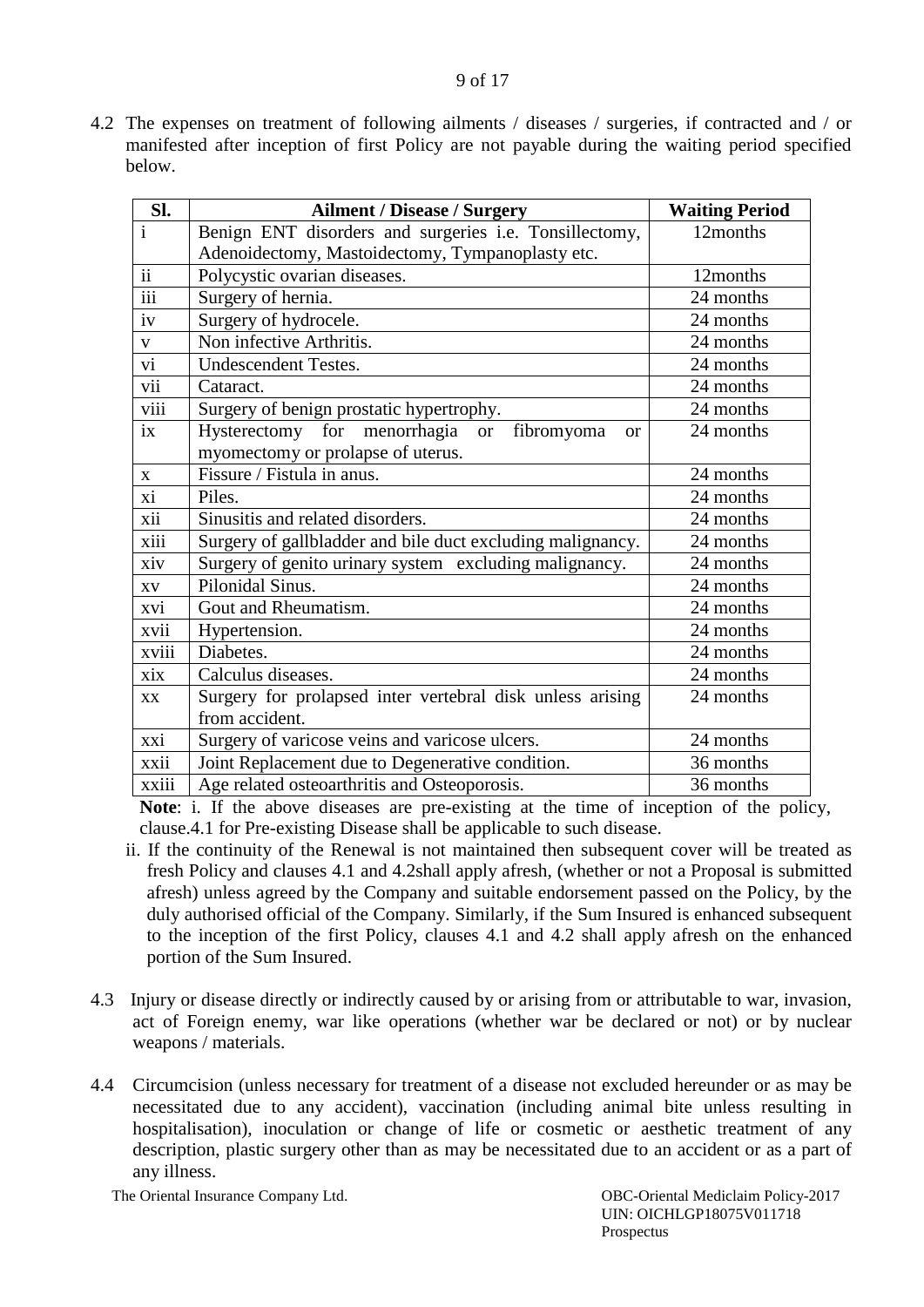- 4.5 Surgery for correction of eye sight, cost of spectacles, contact lenses, cochlear implant, hearing aids, and similar other external aids / implants.
- 4.6 Any dental treatment or surgery which is corrective, cosmetic or of aesthetic procedure, filling of cavity, crowns, root canal treatment including treatment for wear and tear etc., unless arising from disease or injury and which requires hospitalisation for treatment.
- 4.7 Convalescence, general debility, "run down" condition or rest cure, congenital internal and external diseases or defects or anomalies, sterility, any fertility, sub-fertility or assisted conception procedure, venereal diseases, intentional self-injury/suicide, all psychiatric and psychosomatic disorders and diseases / accident due to, and /or use, misuse or abuse of drugs / alcohol or use of intoxicating substances or such abuse or addiction etc., any disease or injury as a result of committing or attempting to commit a breach of Law with criminal intent.
- 4.8 All expenses arising out of any condition directly or indirectly caused by, or associated with Human T-cell Lymphotropic Virus Type III (HTLD - III) or Lymphadinopathy Associated Virus (LAV) or the Mutants Derivative or Variations Deficiency Syndrome or any Syndrome or condition of similar kind commonly referred to as AIDS, HIV and its complications including sexually transmitted diseases.
- 4.9 Expenses incurred at Hospital or Nursing Home primarily for evaluation / diagnostic purposes which is not followed by active treatment for the ailment during the hospitalised period.
- 4.10 Expenses on vitamins and tonics etc unless forming part of treatment for injury or disease as certified by the attending physician.
- 4.11 Any treatment arising from or traceable to pregnancy, childbirth, miscarriage, caesarean section, abortion or complications of any of these including changes in chronic condition as a result of pregnancy except in the case of abdominal operation for extra uterine pregnancy (ectopic pregnancy) which is proved by diagnostic means and certified to be life threatening by the attending Medical Practitioner, if left untreated.
- 4.12 Any unproven procedure or treatment, experimental or alternative medicine (other than Ayurveda, Yoga and Naturopathy, Siddha, Unani & Homeopathy as expressed in clause 2 D) and related treatment including acupressure, acupuncture, magnetic and such other therapies.
- 4.13 Expenses for investigation/treatment irrelevant to the disease in respect of which the insured person has been admitted or diagnosed.
- 4.14 Private nursing charges, Referral fee to family doctors, Out station consultants / Surgeons fees, etc.
- 4.15 Genetic disorders and stem cell implantation / surgery.
- 4.16 Cost of external and or durable Medical / Non medical equipment of any kind used for diagnosis and or treatment including CPAP, CAPD, APDS, Infusion pump etc., Ambulatory devices i.e. walker, Crutches, Belts, Collars, Caps, splints, slings, braces, Stockings etc. of any kind, Diabetic foot wear, Glucometer, Thermometer, Blood Pressure monitoring machine and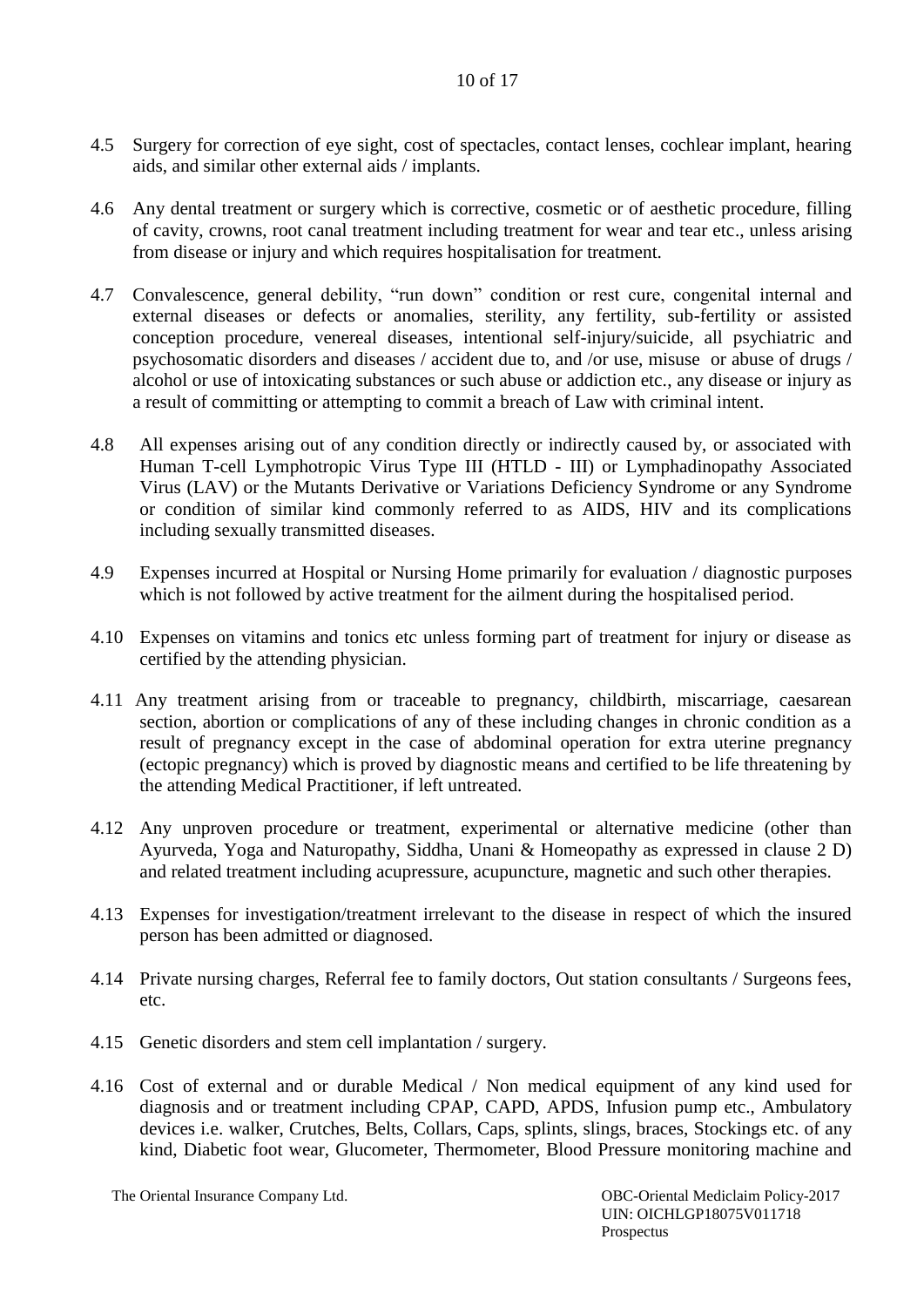similar related items and also any medical equipment which is subsequently used at home. (Exhaustive list available with the policy).

- 4.17 All non medical expenses including personal comfort and convenience items or services such as wi-fi/internet charges telephone, television, ayah / barber or beauty services, diet charges, baby food, cosmetics, napkins, toiletry items etc, guest services and similar incidental expenses or services etc.
- 4.18 Change of treatment from one system of medicine to another unless agreed / allowed and recommended by the consultant under whom the treatment is being taken.
- 4.19 Treatment for Age Related Macular Degeneration (ARMD), treatments such as Rotational Field Quantum Magnetic Resonance (RFQMR), External Counter Pulsation (ECP), Enhanced External Counter Pulsation (EECP), Hyperbaric Oxygen Therapy.
- 4.20 Treatment of obesity or condition arising therefrom (including morbid obesity) and any other weight control programme, and similar services or supplies.
- 4.21 Treatment in respect sleep apnoea and immuno modulator drugs for cancer treatment
- 4.22 Any treatment required arising from Insured's participation in any hazardous activity including but not limited to scuba diving, motor racing, parachuting, hang gliding, rock or mountain climbing and similar other activities, unless specifically agreed and endorsed on the policy.
- 4.23 Treatment taken in an Establishment which is a place for rest, a place for the aged, a place for drug addicts or a place for alcoholics, a hotel, convalescent home, convalescent hospital, health hydro, or similar establishments.
- 4.24 Any stay in the hospital for any domestic reason or where no active regular treatment is given by the specialist.
- 4.25 All out patient treatments including diagnostic, medical or surgical procedures, non-prescribed drugs and medical supplies, Hormone replacement therapy, Sex change or treatment which results from or is in any way related to sex change.
- 4.26 Massages, Steam bathing, Shirodhara and like treatment under Ayurvedic treatment.
- 4.27 Any kind of Service charges, Surcharges, Admission fees / Registration charges etc levied by the hospital.
- 4.28 Doctor's home visit charges, Attendant / Nursing charges during Pre and Post Hospitalisation period.
- 4.29 Pre and Post Hospitalisation expenses unrelated with disease / injury for which Hospitalisation claim has been admitted under the policy.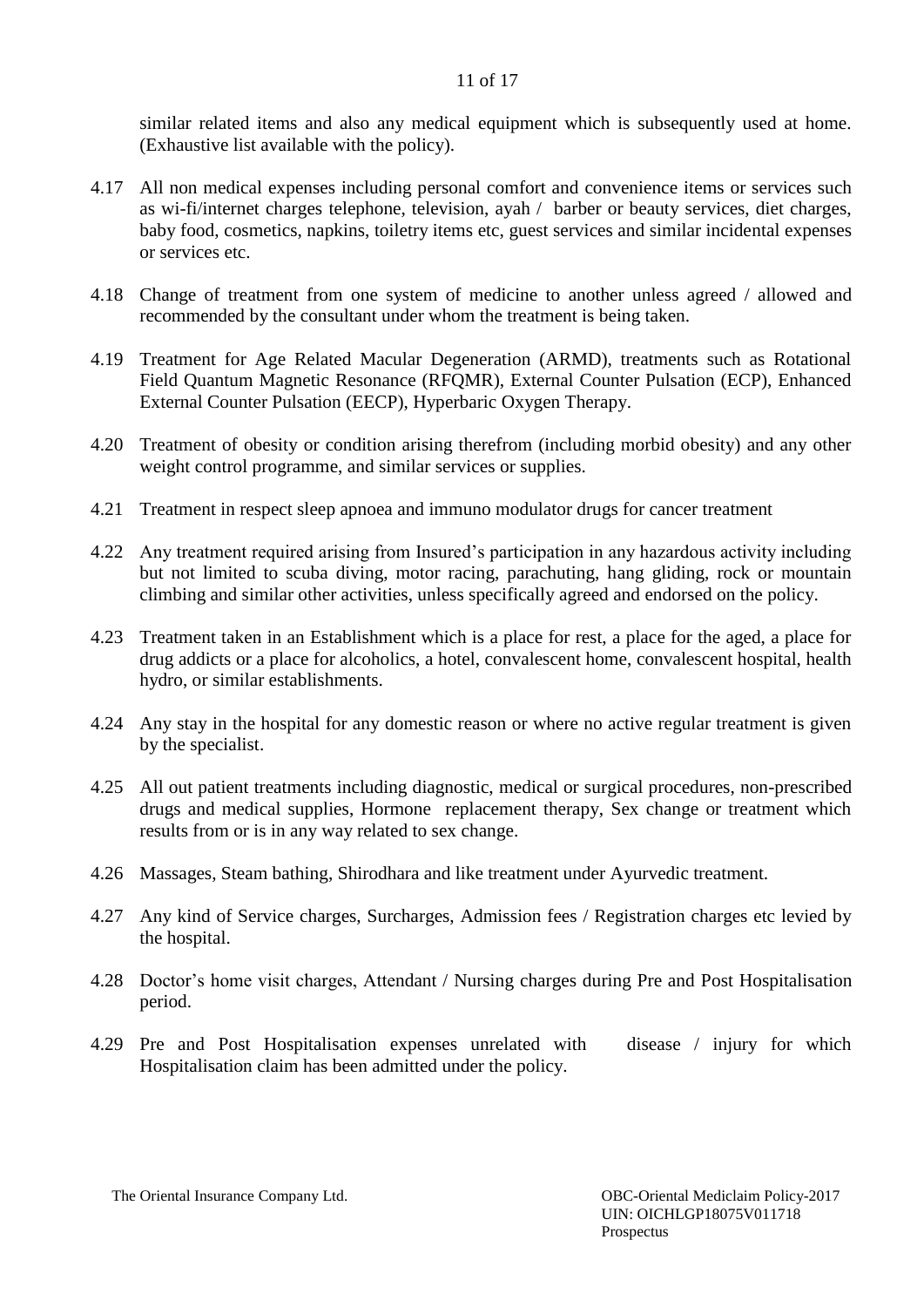# **5. CONDITIONS**

- **5.1 Payment of Premium:** The premium under this policy shall be paid in advance. No receipt for premium shall be valid except on the official form of the Company signed by a duly authorized official of the Company. The due payment of premium shall be condition precedent to the contract.
- **5.2 Due Observance: O**bservance and fulfilment of the terms, provisions, conditions and endorsements of this Policy by the Insured Person in so far as they relate to anything to be done or complied with by the Insured Person shall be condition precedent to any liability of the Company to make any payment under this policy. No waiver of any terms, provisions, conditions and endorsements of this Policy shall be valid, unless made in writing and signed by an authorised official of the Company.
- **5.3 A. Midterm inclusion:** Midterm inclusion of members under the Policy is permitted only on written request and only in respect of
	- i. Newly wed spouse, within 90days of marriage or at the time of renewal of the Policy.
	- ii. New Born / adopted Child from  $91<sup>st</sup>$  day of birth / legal adoption or at the time of renewal of the Policy.

**B. Enhancement of Sum Insured:** Increase in Sum Insured under the Policy is allowed only at the time of Renewal. Increase shall be as given below:

- i. On Renewal, Sum Insured can be increased to the immediate higher slab.
- ii. If size of the family increases on Renewal, Sum Insured can be increased to maximum two slabs higher.
- iii. If there are no claims reported in the two immediate preceding Policy Periods, increase upto any available Sum Insured is allowed.
- iv. Notwithstanding above provisions, no increase in Sum Insured is allowed in policies
	- a. where there are claims reported consecutively in the two immediate preceding Policy Periods OR
	- b. where any one of the insured persons is above the age of 80 years.
- **5.4 Free Look Period**: This policy shall have a free look period. The free look period shall be applicable at the inception of the fresh policy and:
	- 1. The insured will be allowed a period of 15 days from the date of receipt of the policy to review the terms and conditions of the policy and to return the same if not acceptable
	- 2. If the insured has not made any claim during the free look period, the insured shall be entitled to
		- a. A refund of the premium paid less any expenses incurred by the insurer on medical examination of the insured persons and the stamp duty charges or;
		- b. where the risk has already commenced and the option of return of the policy is exercised by the policyholder, a deduction towards the proportionate risk premium for period on cover or;
		- c. Where only a part of the risk has commenced, such proportionate risk premium commensurate with the risk covered during such period.

Premium on cancellation shall be refunded within 15days from the date of receipt of request for Free look cancellation.

The Oriental Insurance Company Ltd. 0BC-Oriental Mediclaim Policy-2017

 UIN: OICHLGP18075V011718 Prospectus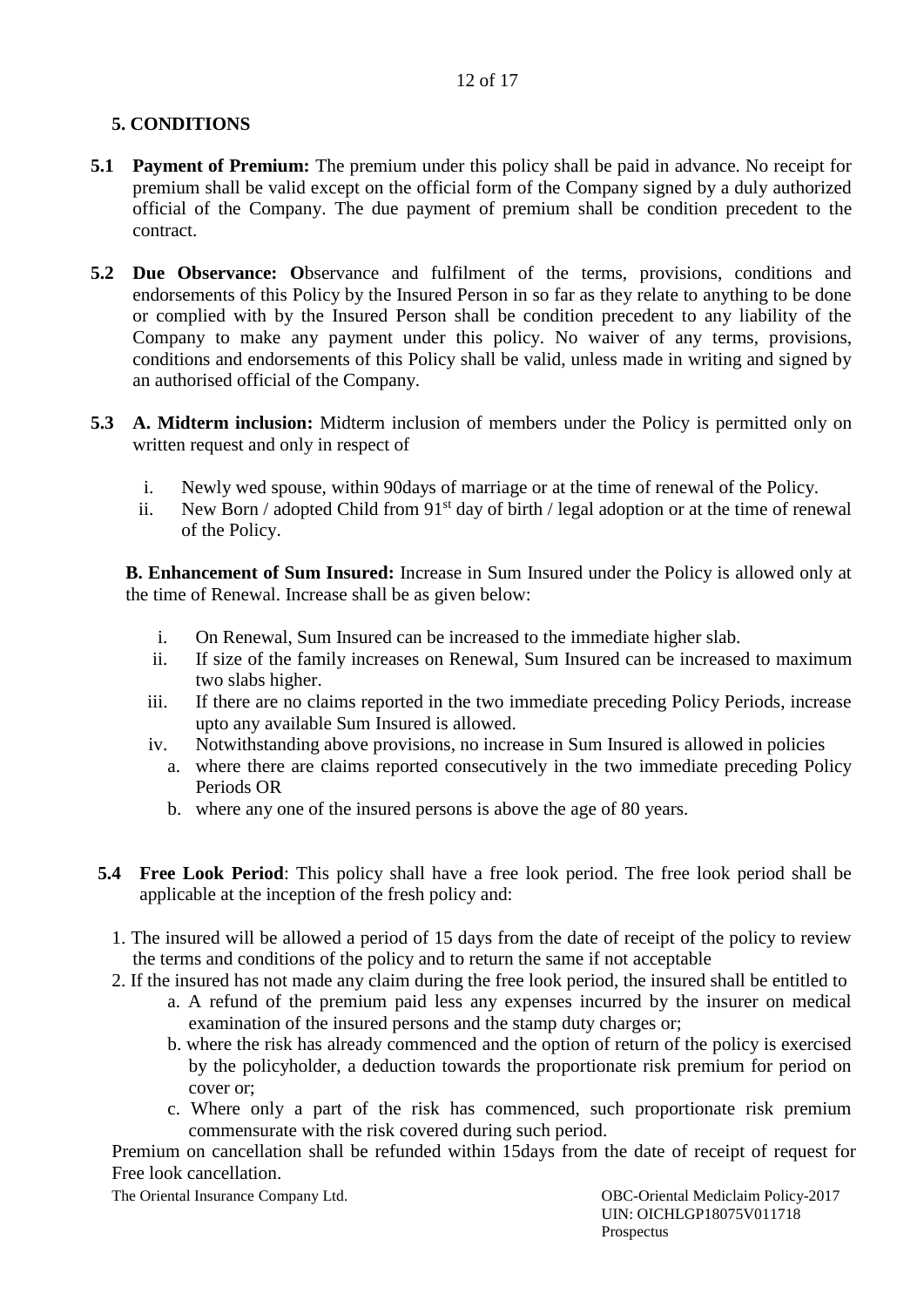- **5.5 Portability:** This being a group policy, in the event of the Insured Person intending to port to any other insurer, the Insured Person must first migrate to the Retail health policy of the Company. After one year of such policy, the insured can port to a health policy of any other Insurer of his choice as per the portability provisions.
- **5.6 Notice of claim:** Immediate written notice of claim with particulars relating to Policy number, ID Card no., Name of insured person in respect of whom claim is made, nature of disease / illness / injury and name and address of the attending Medical Practitioner / Hospital/Nursing Home etc. should be given to the Company / TPA while taking treatment in the Hospital / Nursing Home by fax, email. Such written notice should be given within 48 (forty eight) hours of admission or before discharge from Hospital / Nursing Home, whichever is earlier unless waived in writing.

## **5.7 Procedure for availing cashless access services in network hospital/nursing home:**

- i. Claim in respect of Cashless Access Services will be through the Company / TPA provided admission is in a network Hospital / Nursing Home and is subject to pre admission authorization.
- ii. The Company / TPA reserves the right to deny pre-authorisation in case the Hospital / Insured Person is unable to provide the relevant information / medical details as required by the Company / TPA. In such circumstances denial of Cashless Access should in no way be construed as denial of liability.
- iii. Should any information be available with the Company / TPA which makes the claim inadmissible or doubtful, and warrants further investigations, the authorisation of Cashless facility may be withdrawn.
- iv. Liability under the policy in respect of all expenses incurred in a Network Provider shall be subject to the pre agreed rates between the Company/TPA and the Network Provider. This is irrespective of the claim being under cashless or re-imbursement.
- **5.8 Claim Documents:** Final claim along with documents stated in the policy, should be submitted to the Company / TPA within 15 days of discharge from the Hospital / Nursing Home.
- **5.9 Payment of Claim:** All medical treatments (including diagnostic tests) for the purpose of this insurance will have to be taken in India only and all claims shall be payable in Indian currency only.
- **5.10 Protection of Policyholders' Interests:** Company shall offer a settlement of claim to the insured / claimant (or convey repudiation, if a claim warrants so) within 30days of receipt of all necessary information / documents. Where the circumstances of a claim warrant an investigation in the opinion of the insurer, it shall initiate and complete such investigation at the earliest, in any case not later than 30days from the date of receipt of last necessary document. In such cases, the claim shall be settled within 45days from the date of receipt of last necessary document.

In case of any delay in the payment, (30days / 45 days as the case may be), Company shall be liable to pay interest at a rate which is 2% above the bank rate prevalent at the beginning of the financial year in which the claim is reviewed.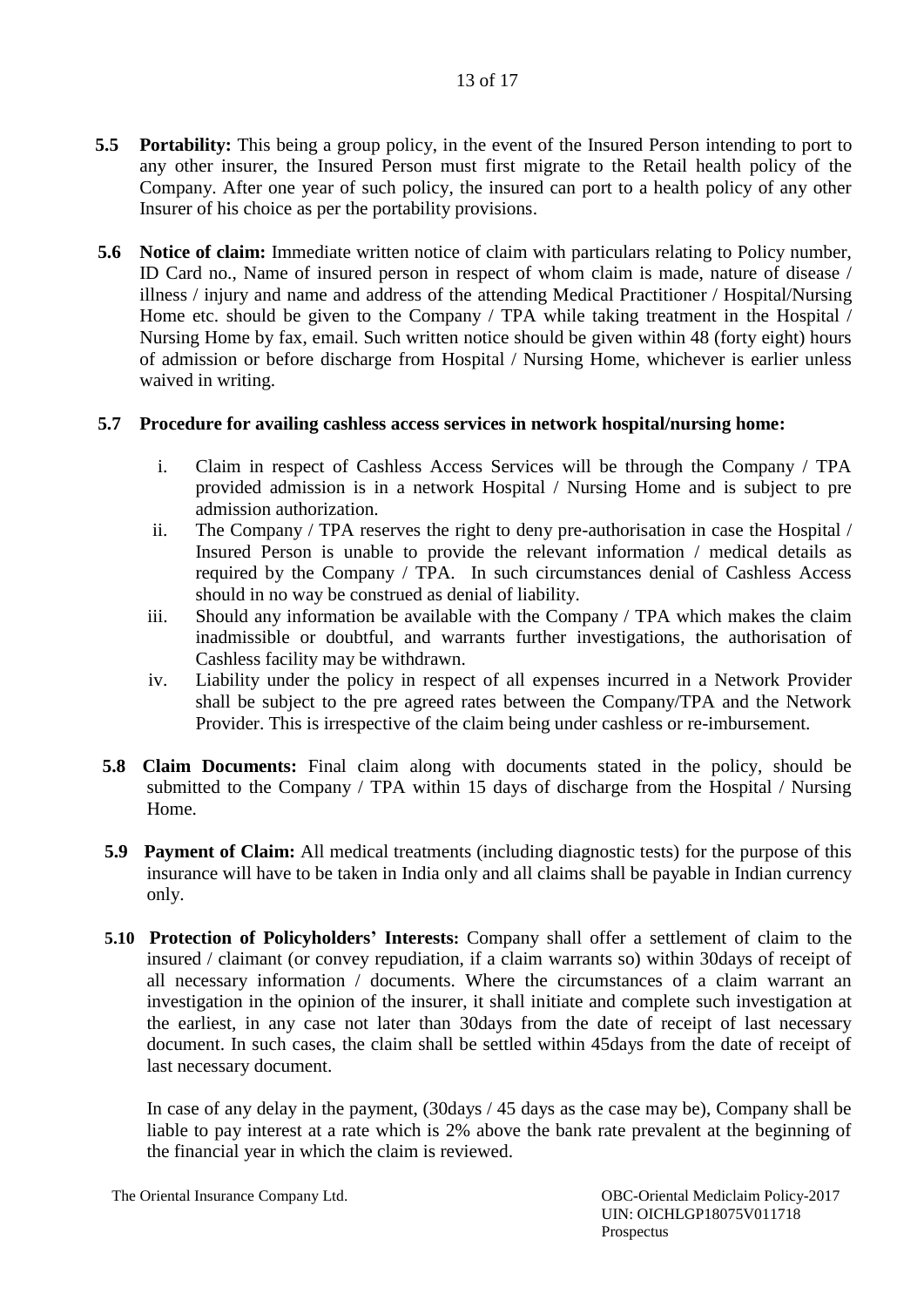- **5.11 Contribution:** If two or more policies are taken by an insured during a period from one or more Insurers to indemnify treatment costs, the insured shall have the right to require a settlement of his claim in terms of any of his policies
	- i. In all such cases, the insurer who has issued the chosen policy, shall be obliged to settle the claim as long as the claim is within the limits of and according to the terms of the chosen policy.
	- ii. Claim under other policy/policies can be made after exhaustion of the sum insured in the earlier chosen policy/policies. However, the insured shall also have the right to prefer claim from other policy/policies for the amounts disallowed under the earlier chosen policy/policies even if the sum insured is not exhausted.

### **5.12 Renewal of Policy**:

- i. The Company shall not be responsible or liable for non-renewal of policy due to non-receipt or delayed receipt (i.e. after the due date including the grace period of 30 days) of premium or the proposal form or of the Medical Practitioner's report wherever required or due to any other reason whatsoever
- iii. The Company shall not ordinarily deny the renewal of this policy unless on grounds of fraud, moral hazard, misrepresentation or non-cooperation by the insured
- **5.13 Grace period**: In the event of delay in renewal of the policy, a grace period of 30 days is allowed. However, no coverage shall be available during the grace period and any disease/injury contracted during the break period shall not be covered and shall be treated as Pre-existing disease under the renewed policy.
- **5.14 Revision in Premium / Terms**: The premium rates are valid only for the Policy period. The Company may revise the premium rates and / or the terms & conditions of the Policy, upon Renewal thereof, only after due approval from IRDAI. Renewal of this Policy is not automatic; premium due must be paid to the Company on or before the due date. Any revision or modification in the Policy will be notified to the policyholders three months in advance.

#### **5.15 Grievance Redressal:**

- i. The Company shall repudiate the claim if not payable under the policy, mentioning the reasons for repudiation in writing to the Insured / claimant. The Insured / claimant shall have the right to appeal / approach the Customer Service department of the Company at its policy issuing office, concerned Divisional Office, concerned Regional Office or of the Head Office, situated at A-25/27, Asaf Ali Road, New Delhi-110002. E-mail id is csd@orientalinsurance.co.in.
- ii. If the insured is not satisfied with the reply of the Customer Service department, he may approach the Insurance Ombudsman, established by the Central Government for redressal of grievance. The Insurance Ombudsman is empowered to adjudicate on personal line insurance claims upto Rs.20 lakhs.
- **5.16 Arbitration:** If any dispute or difference shall arise as to the quantum to be paid under the policy (liability being otherwise admitted) such difference shall independently of all other questions be referred to the decision of a sole arbitrator to be appointed in writing by the parties; or if they cannot agree upon a single arbitrator within 30 days of any party invoking arbitration, the same shall be referred to a panel of three arbitrators, comprising of two arbitrators, one to be appointed by each of the parties to the dispute/difference and the third arbitrator to be appointed by such two arbitrators and arbitration shall be conducted under and

The Oriental Insurance Company Ltd. 0BC-Oriental Mediclaim Policy-2017

 UIN: OICHLGP18075V011718 Prospectus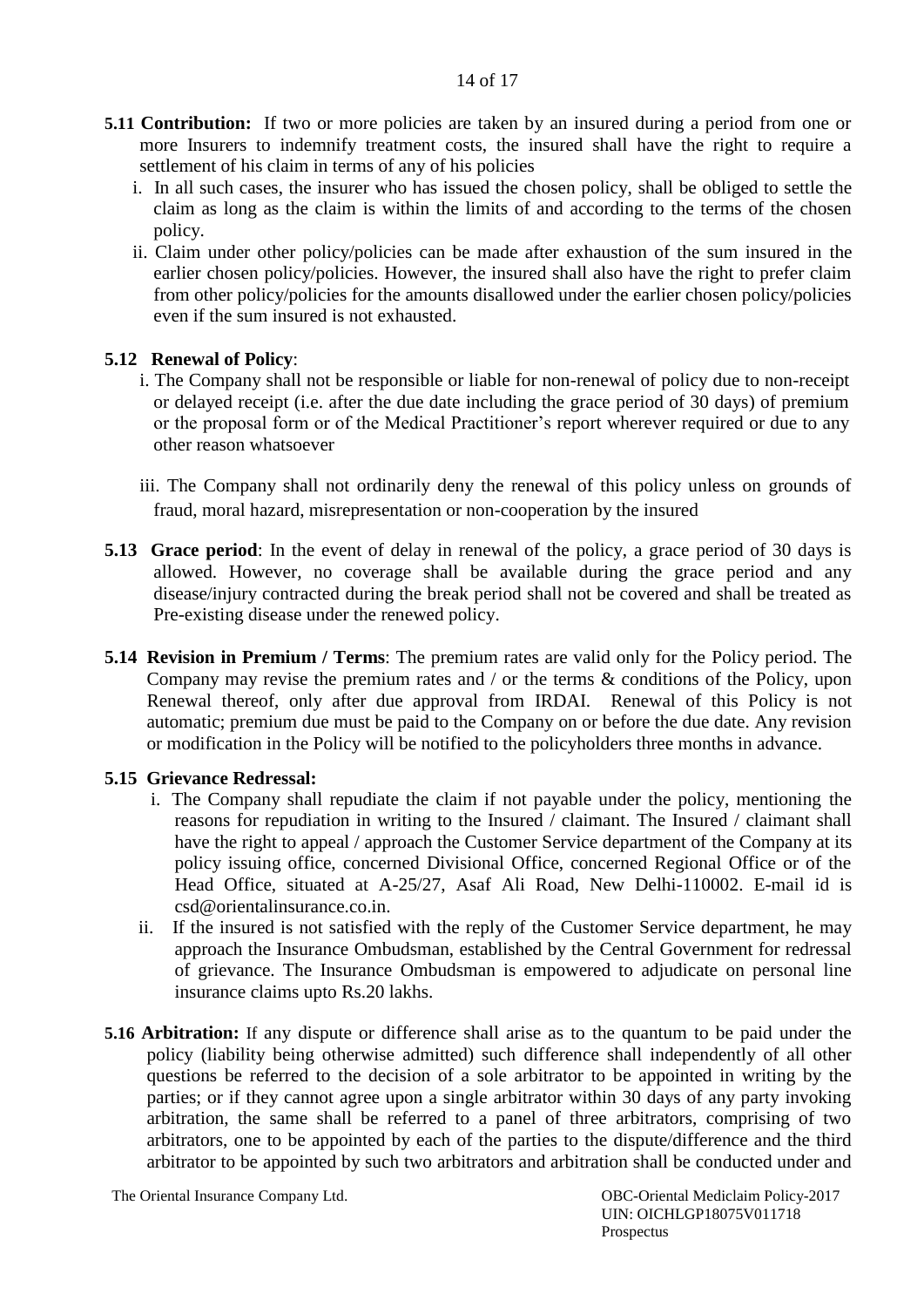in accordance with the provisions of the Arbitration and Conciliation Act, 1996, and subsequent amendments.

It is clearly agreed and understood that no difference or dispute shall be referable to arbitration as herein before provided, if the Company has disputed or not accepted liability under or in respect of this policy.

It is hereby expressly stipulated and declared that it shall be a condition precedent to any right of action or suit upon this policy that award by such arbitrator/ arbitrators of the amount of the loss or damage shall be first obtained.

**5.17 Cancellation Clause:** Company may at any time, cancel this Policy (on grounds of fraud, moral hazard, misrepresentation or non-co-operation), by sending the Insured 30 (Thirty) days notice by registered post at the Insured's last known address. Also, anytime during the currency of the policy, if violation of 1.0 (e) comes to the notice, the Company shall cancel all policies, but one, choice of such one policy shall be with the affected Account holder. No refund of premium shall be made when cancellation is on grounds of fraud, moral hazard or misrepresentation or violation of 1.0(e).

The Insured may at any time cancel this policy and in such event the Company shall allow refund of premium after retaining premium at Company's short period rates (as per table given below) provided no claim has occurred during the policy period up to the date of Cancellation.

|    | <b>Period on Risk</b> | <b>Premium to be charged</b>   |  |
|----|-----------------------|--------------------------------|--|
|    | Upto 1 Month          | $1/4$ th of the annual premium |  |
|    | Upto 3 Months         | $1/2$ of the annual premium    |  |
| 3. | Upto 6 Months         | 3/4th of the annual premium    |  |
|    | Exceeding 6 months    | Full annual premium            |  |

- **5.18 Product Withdrawal**: This product may be withdrawn in future with due approval of IRDAI. However, in the event of withdrawal of the product, the insured shall be informed of the options available.
- **5.19 IT Exemption:** The premium under the Policy is eligible for Income Tax exemption in accordance with the extant IT Act.
- **5.20 Disclosure of Information Norm:** Non disclosure, concealment or misrepresentation of material facts or making false statements in the Proposal Form or any other document submitted therewith, shall render the policy null and void ab initio and the Company shall not be liable under this policy. The Company shall, also not be liable under the policy in respect of any claim, if such claim be in any manner- intentionally or fraudulently or otherwise misrepresented or concealed or involves making false statement or submitting false bills whether by the insured person or any Institution/ Organisation on his behalf. Company shall be at liberty to take suitable legal action against the Insured person/ Institution/ Organisation as per the laws.
- **5.21 IRDAI Regulations:** This Policy is subject to IRDAI (Protection of policy holders' interest) Regulation, 2002 & 2017 and IRDAI (Health Insurance) Regulations 2013 & 2016 and Guidelines on Standardisation in Health Insurance as amended from time to time.

The Oriental Insurance Company Ltd. 0BC-Oriental Mediclaim Policy-2017 UIN: OICHLGP18075V011718 Prospectus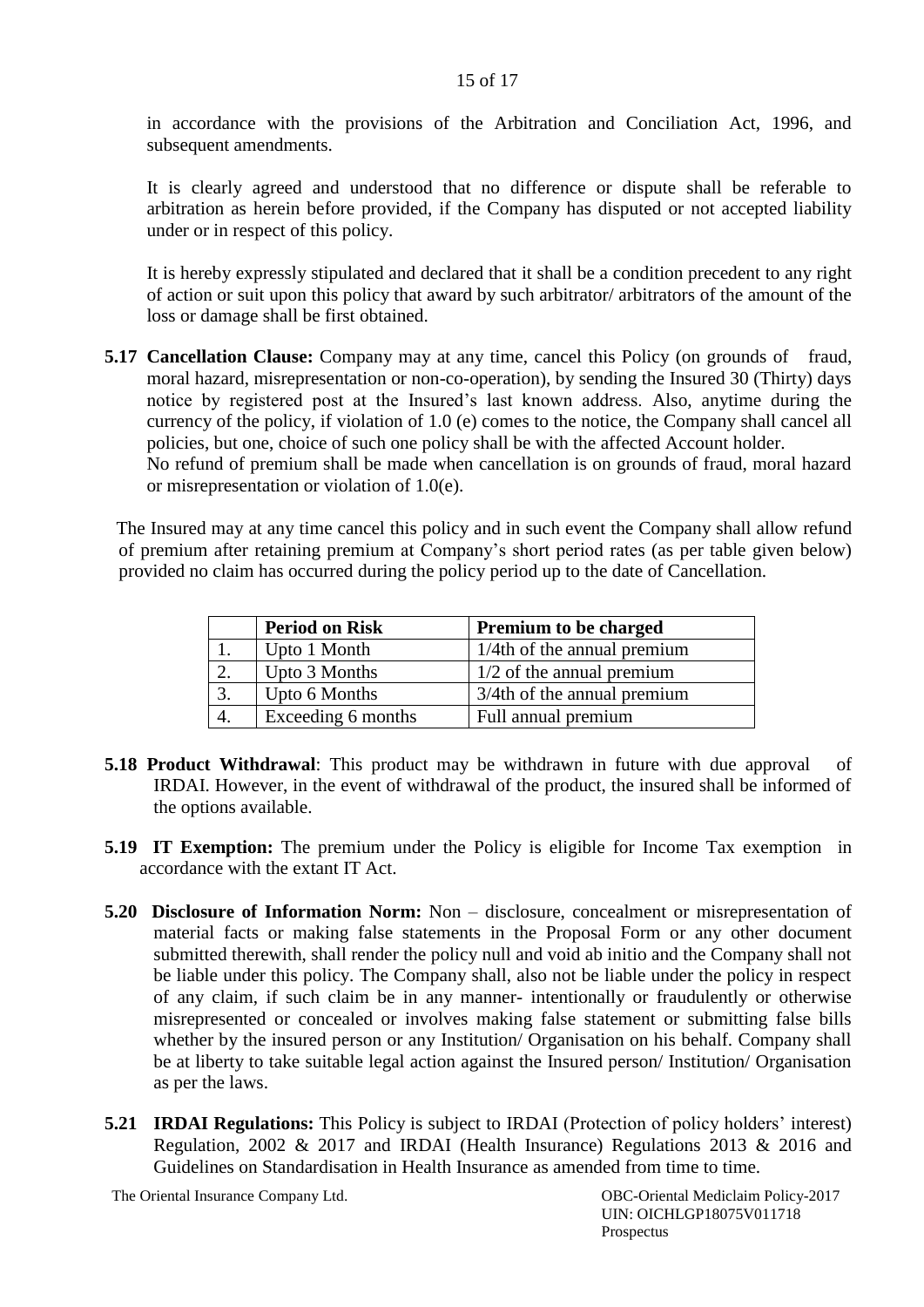## 16 of 17

- **5.22 Jurisdiction**: All disputes or differences under or in relation to the Policy shall be determined by the Indian Courts and according to the Indian Laws.
- **5.23 How to apply for Insurance:** The Proposer has to complete the Proposal Form in duplicate and submit Insured Person's details in respect of each member. The proposer has to affix coloured stamp size photograph of each member proposed to be insured on the Proposal Form against the name of the person. These photographs will be utilised by TPA for preparing ID cards.

The Prospectus contains salient features of the Policy. For details, reference is to be made to the Policy. In case of any difference between the Prospectus and the Policy, the terms and conditions of the Policy shall prevail.

The Prospectus and Proposal Form are part of the Policy. Hence please read the Prospectus carefully and sign the same. The Proposal Form is to be completed in all respects for each person proposed for insurance. Both the Prospectus and the Proposal Form are to be submitted to the office or to the agent.

Name of the Proposer: Signature

Address:

Place: Date:

## **5.24 INSURANCE ACT 1938 SECTION 41 - PROHIBITION OF REBATE**

Section 41 of the Insurance Act 1938 provides as follows:

1. No person shall allow, or offer to allow, either directly or indirectly, as an inducement to any person to take out or renew or continue an insurance in respect of any kind of risk relating to lives or property in India, any rebate of the whole or part of the commission payable or any rebate of the premium shown on the Policy, nor shall any person taking out or renewing or continuing a Policy accept any rebate except such rebate as may be allowed in accordance with the published Prospectus or tables of the Insurer.

2. Any person making default in complying with the provisions of this section shall be liable for a penalty which may extend to Ten Lakh Rupees.